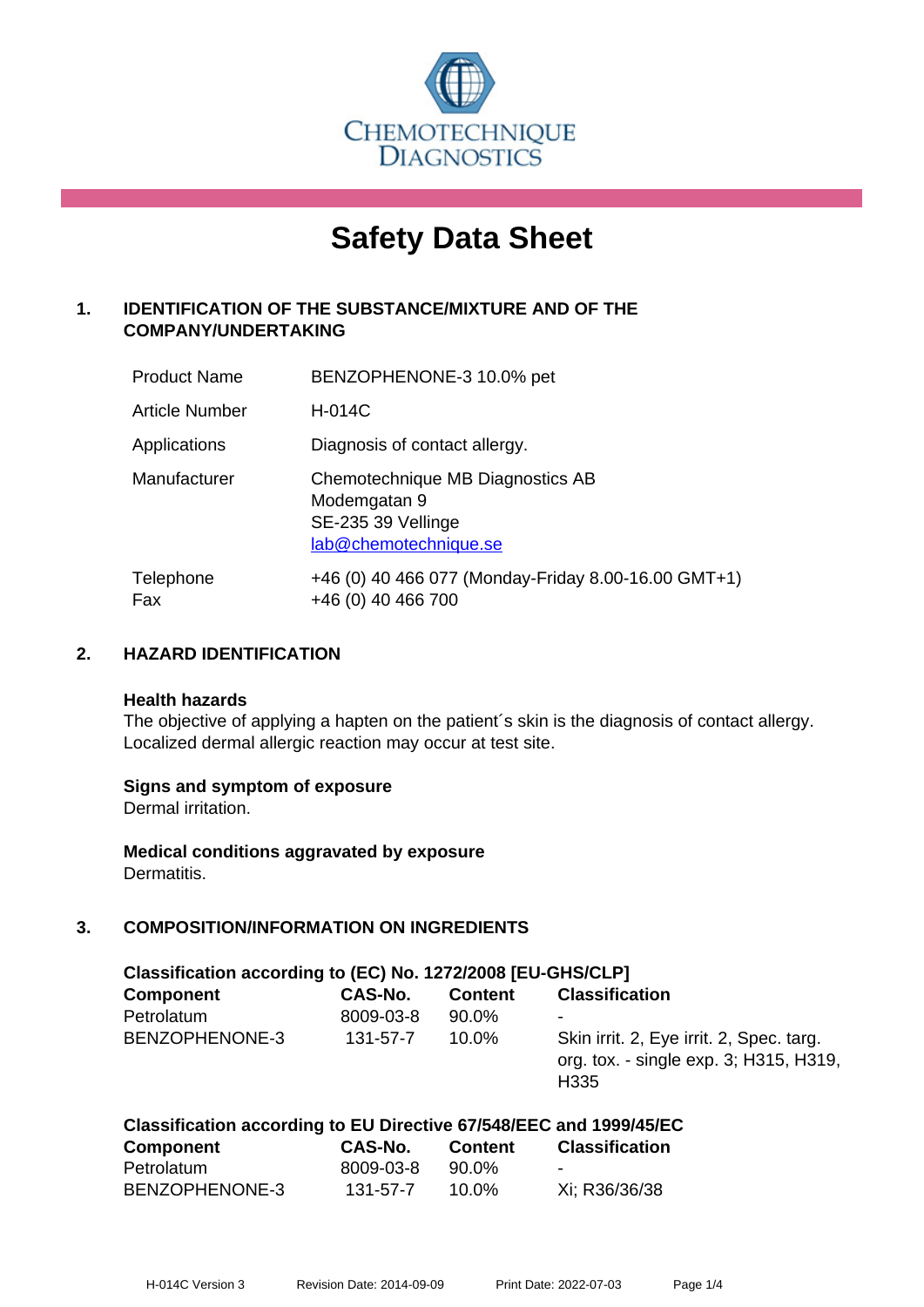## **4. FIRST AID MEASURES**

## **Emergency and first aid procedures**

Obtain medical attention.

## **5. FIRE-FIGHTING MEASURES\***

#### **Suitable extinguish media**

CO2, powder or water spray. Fight larger fires with water spray or alcohol resistant foam.

## **For safety reasons unsuitable extinguishing agents**

Water with full jet.

## **Special protective equipment for fire-fighters**

Wear self-contained respiratory protective device. Wear fully protective suit.

\*Data is shown for petrolatum only

## **6. ACCIDENTAL RELEASES MEASURES**

**Steps to be taken if material is released or spilled** Contain and place in a closed container.

## **7. HANDLING AND STORAGE**

**Precautions to be taken in handling and storage** Store dark at 5-8°C. Avoid extended exposure to light. FOR EXTERNAL USE ONLY.

## **8. EXPOSURE CONTROLS/PERSONAL PROTECTION**

**Respiratory protection** Not required.

**Ventilation** Local exhaust.

**Protective gloves** Disposal gloves.

## **Eye protection**

Not required with normal use.

## **Work/Hygienic practices**

Wash hands after each use.

## **9. PHYSICAL AND CHEMICAL PROPERTIES**

Odour **Odourless** 

Appearance **Pale Yellow/Ivory White Semi-solid** 

Melting point\* 50-55° C Flash point\*  $>100^{\circ}$ C

Boiling point\* No data available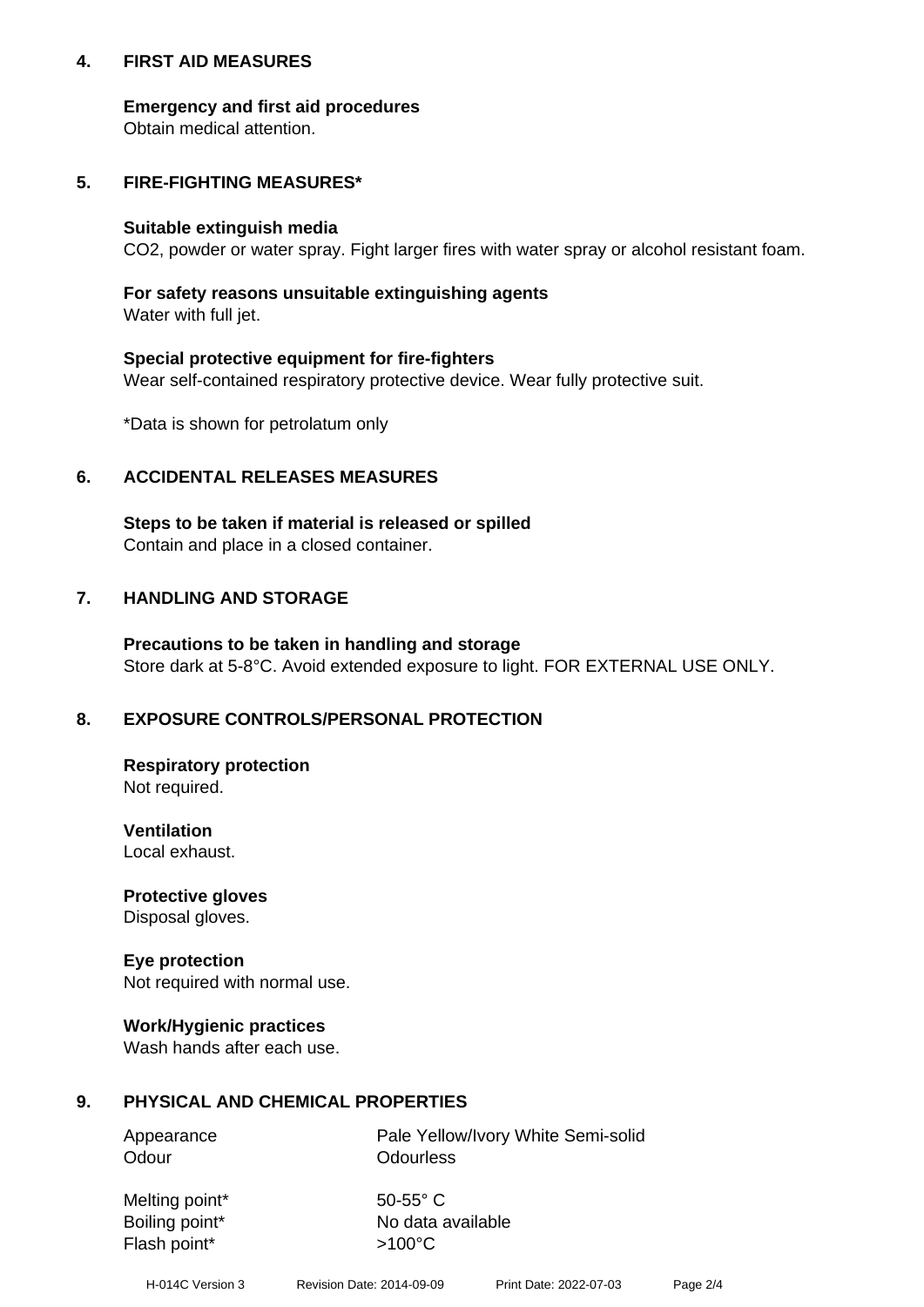Density\* No data available. Solubility in/Miscibility with Water\*

Self ignition\* Product does not self ignite. Danger of explosion\* Product does not present an explosion hazard. Insoluble

\*Data is shown for petrolatum only

## **10. STABILITY AND REACTIVITY**

#### **Incompability**

May react with strong oxidizing agents.

#### **Stability**

Stable at recommended storage conditions.

#### **Hazardous byproducts**

Combustion may generate CO, CO2 and other oxides.

**Hazardous polymerization**

Will not occur.

## **11. TOXICOLOGICAL INFORMATION**

No data available.

## **12. ECOLOGICAL INFORMATION**

No data available.

## **13. DISPOSAL CONSIDERATIONS**

#### **Waste disposal method**

Comply with federal, state/provincial and local regulation.

#### **14. TRANSPORT INFORMATION**

Not dangerous goods.

## **15. REGULATORY INFORMATION**

The classification is according to the latest editions of the EU lists, and extended by company and literature data.

#### **16. OTHER INFORMATION**

#### **Text of H-statements and R-phrases mentioned in Section 3**

| Skin irrit. 2                                         |                           | Skin irritation (Category 2)                                     |          |  |
|-------------------------------------------------------|---------------------------|------------------------------------------------------------------|----------|--|
| Eye irrit. 2<br>Spec. targ. org. tox. - single exp. 3 |                           | Eye irritation (Category 2)                                      |          |  |
|                                                       |                           | Specific target organ toxicity - single<br>exposure (Category 3) |          |  |
| H-014C Version 3                                      | Revision Date: 2014-09-09 | Print Date: 2022-07-03                                           | Page 3/4 |  |